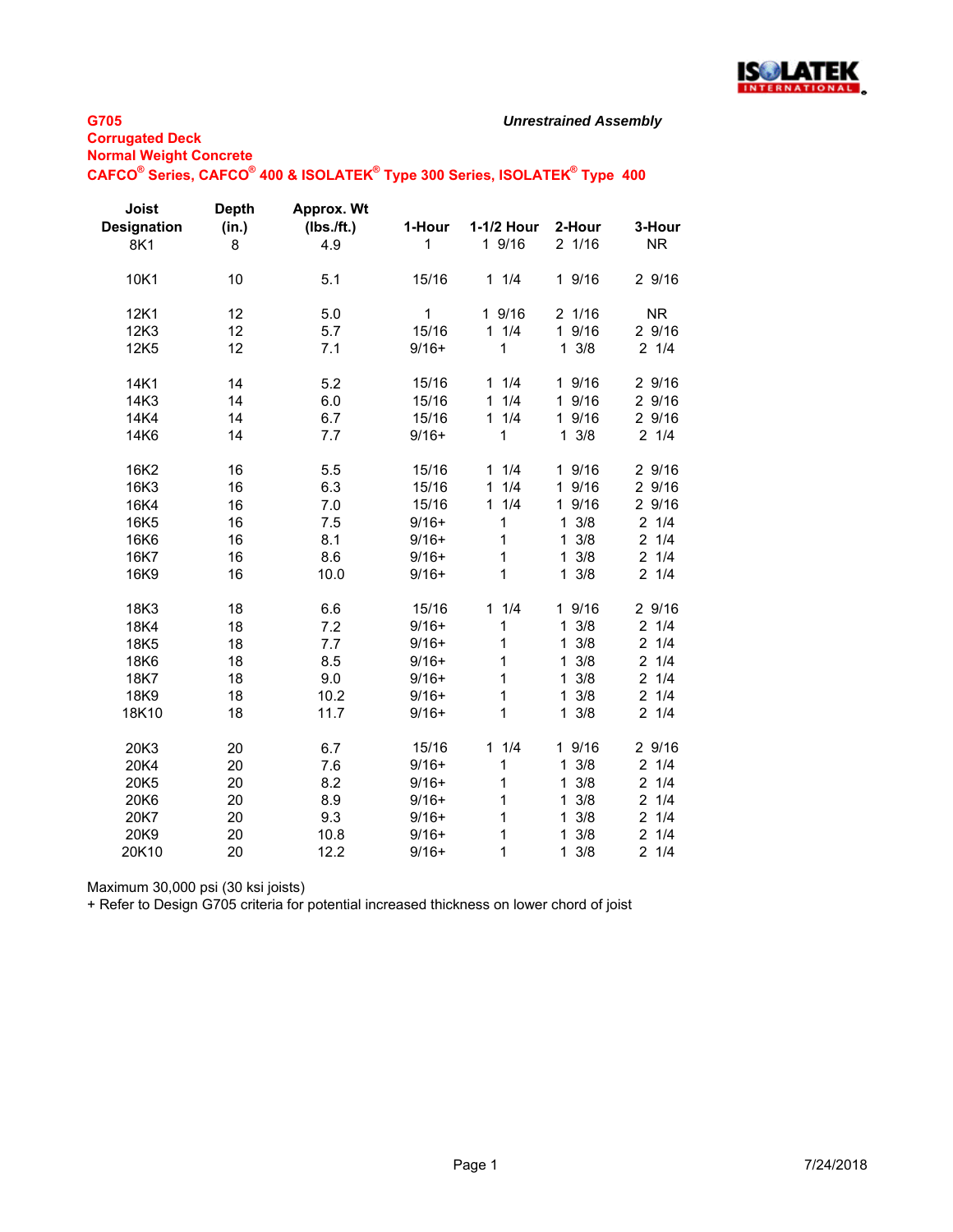

## **G705 Corrugated Deck Normal Weight Concrete CAFCO® Series, CAFCO® 400 & ISOLATEK® Type 300 Series, ISOLATEK® Type 400**

| Joist              | <b>Depth</b> | <b>Approx. Wt</b> |         |              |                     |                       |
|--------------------|--------------|-------------------|---------|--------------|---------------------|-----------------------|
| <b>Designation</b> | (in.)        | (Ibs./ft.)        | 1-Hour  | 1-1/2 Hour   | 2-Hour              | 3-Hour                |
| 22K4               | 22           | 8.0               | $9/16+$ | 1            | $1 \t3/8$           | 21/4                  |
| 22K5               | 22           | 8.8               | $9/16+$ | $\mathbf{1}$ | 3/8<br>$\mathbf{1}$ | 21/4                  |
| 22K6               | 22           | 9.2               | $9/16+$ | $\mathbf{1}$ | $1 \frac{3}{8}$     | 21/4                  |
| 22K7               | 22           | 9.7               | $9/16+$ | $\mathbf{1}$ | $1 \frac{3}{8}$     | $2 \t1/4$             |
| 22K9               | 22           | 11.9              | $9/16+$ | $\mathbf{1}$ | 3/8<br>$\mathbf{1}$ | $2 \t1/4$             |
| 22K10              | 22           | 12.6              | $9/16+$ | $\mathbf{1}$ | 3/8<br>$\mathbf{1}$ | $2 \t1/4$             |
| 22K11              | 22           | 13.8              | $9/16+$ | $\mathbf{1}$ | 3/8<br>$\mathbf{1}$ | 21/4                  |
|                    |              |                   |         |              |                     | 21/4                  |
| 24K4               | 24           | 8.4               | $9/16+$ | $\mathbf 1$  | 3/8<br>1            |                       |
| 24K5               | 24           | 9.3               | $9/16+$ | $\mathbf 1$  | 3/8<br>$\mathbf{1}$ | 21/4                  |
| 24K6               | 24           | 9.7               | $9/16+$ | $\mathbf{1}$ | 3/8<br>$\mathbf{1}$ | $2 \t1/4$             |
| 24K7               | 24           | 10.1              | $9/16+$ | 1            | 3/8<br>$\mathbf{1}$ | $2 \t1/4$             |
| 24K8               | 24           | 11.5              | $9/16+$ | $\mathbf{1}$ | 3/8<br>$\mathbf{1}$ | 21/4                  |
| 24K9               | 24           | 12.0              | $9/16+$ | $\mathbf{1}$ | 3/8<br>1.           | 21/4                  |
| 24K10              | 24           | 13.1              | $9/16+$ | $\mathbf{1}$ | 3/8<br>1            | 21/4                  |
| 24K12              | 24           | 16.0              | $9/16+$ | $\mathbf{1}$ | 3/8<br>1            | 21/4                  |
| 26K5               | 26           | 9.8               | $9/16+$ | $\mathbf 1$  | 3/8<br>1            | 21/4                  |
| 26K6               | 26           | 10.6              | $9/16+$ | $\mathbf{1}$ | 3/8<br>$\mathbf{1}$ | 21/4                  |
| 26K7               | 26           | 10.9              | $9/16+$ | $\mathbf{1}$ | 3/8<br>$\mathbf{1}$ | 21/4                  |
| 26K8               | 26           | 12.1              | $9/16+$ | $\mathbf{1}$ | 3/8<br>1            | 21/4                  |
| 26K9               | 26           | 12.2              | $9/16+$ | $\mathbf{1}$ | 3/8<br>1            | $\overline{2}$<br>1/4 |
| 26K10              | 26           | 13.8              | $9/16+$ | $\mathbf{1}$ | 3/8<br>1            | $2 \t1/4$             |
| 26K12              | 26           | 16.6              | $9/16+$ | $\mathbf{1}$ | 3/8<br>1.           | 21/4                  |
|                    |              |                   |         |              |                     |                       |
| 28K6               | 28           | 11.4              | $9/16+$ | $\mathbf{1}$ | 3/8<br>$\mathbf{1}$ | 21/4                  |
| 28K7               | 28           | 11.8              | $9/16+$ | $\mathbf{1}$ | 3/8<br>$\mathbf{1}$ | 21/4                  |
| 28K8               | 28           | 12.7              | $9/16+$ | $\mathbf{1}$ | 3/8<br>$\mathbf 1$  | $2 \t1/4$             |
| 28K9               | 28           | 13.0              | $9/16+$ | $\mathbf{1}$ | 3/8<br>$\mathbf{1}$ | 1/4<br>$\overline{2}$ |
| 28K10              | 28           | 14.3              | $9/16+$ | 1            | 3/8<br>1            | $2 \t1/4$             |
| 28K12              | 28           | 17.1              | $9/16+$ | $\mathbf{1}$ | 3/8<br>$\mathbf{1}$ | 21/4                  |
| 30K7               | 30           | 12.3              | $9/16+$ | $\mathbf 1$  | 3/8<br>1            | 21/4                  |
| 30K8               | 30           | 13.2              | $9/16+$ | $\mathbf{1}$ | 3/8<br>$\mathbf{1}$ | $2 \t1/4$             |
| 30K9               | 30           | 13.4              | $9/16+$ | $\mathbf{1}$ | 3/8<br>$\mathbf{1}$ | $2 \t1/4$             |
| 30K10              | 30           | 15.0              | $9/16+$ | $\mathbf{1}$ | 3/8<br>$\mathbf 1$  | 21/4                  |
| 30K11              | 30           | 16.4              | $9/16+$ | 1            | 3/8<br>1            | $2 \t1/4$             |
| 30K12              | 30           | 17.6              | $9/16+$ | $\mathbf{1}$ | 3/8<br>1            | 21/4                  |
|                    |              |                   |         |              |                     |                       |
| 18LH02             | 18           | 10                | $9/16+$ | $\mathbf 1$  | 3/8<br>1            | 21/4                  |
| 18LH03             | 18           | 11                | $9/16+$ | $\mathbf 1$  | 3/8<br>1            | $\overline{2}$<br>1/4 |
| 18LH04             | 18           | 12                | $9/16+$ | 1            | 3/8<br>1            | 21/4                  |

Maximum 30,000 psi (30 ksi joists)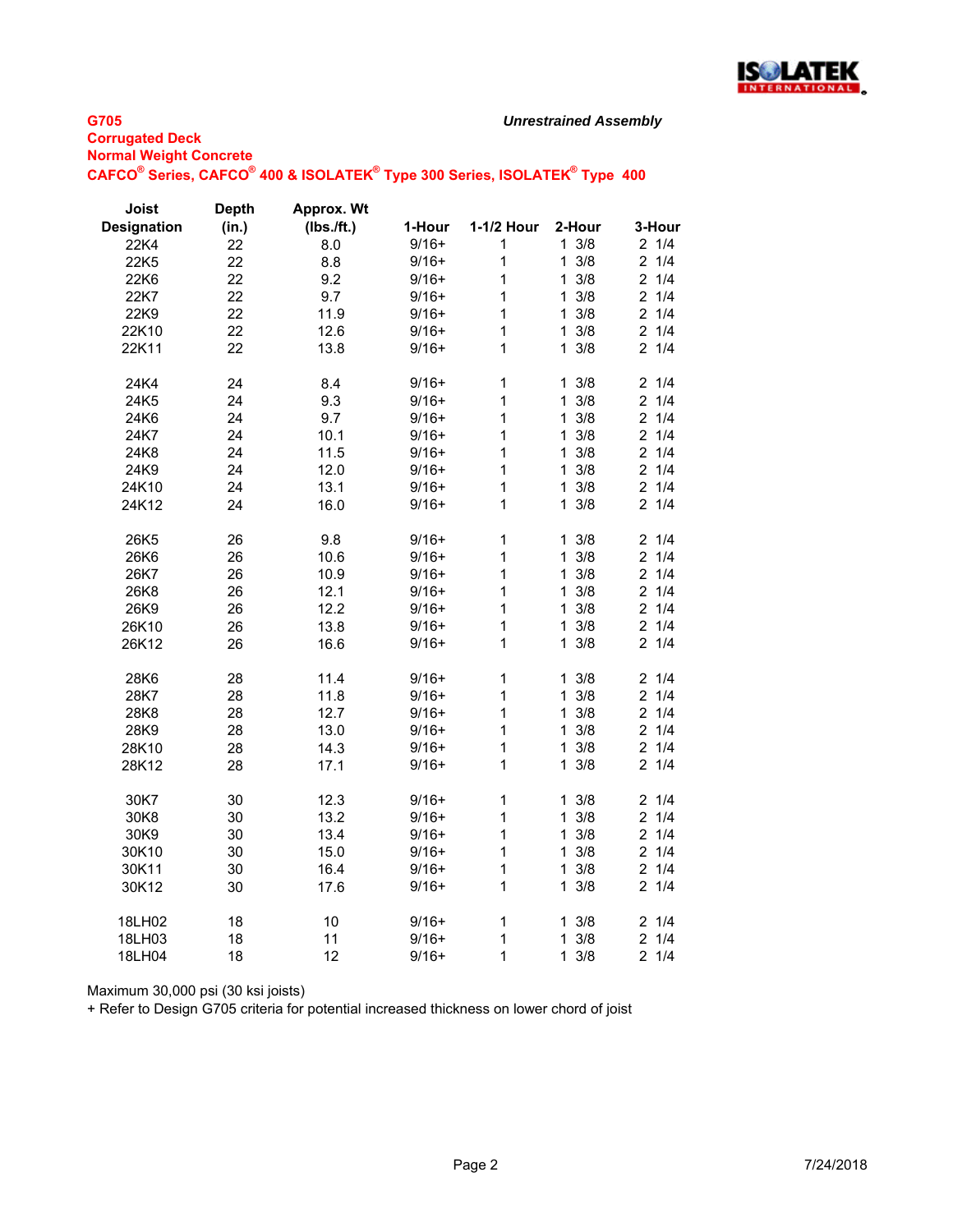

## **G705 Corrugated Deck Normal Weight Concrete CAFCO® Series, CAFCO® 400 & ISOLATEK® Type 300 Series, ISOLATEK® Type 400**

| Joist              | <b>Depth</b> | <b>Approx. Wt</b> |         |                |                     |                       |
|--------------------|--------------|-------------------|---------|----------------|---------------------|-----------------------|
| <b>Designation</b> | (in.)        | (Ibs./ft.)        | 1-Hour  | 1-1/2 Hour     | 2-Hour              | 3-Hour                |
| 18LH05             | 18           | 15                | $9/16+$ | 1              | $1 \frac{3}{8}$     | 21/4                  |
| 18LH06             | 18           | 15                | $9/16+$ | 1              | $\mathbf{1}$<br>3/8 | $\overline{2}$<br>1/4 |
| 18LH07             | 18           | 17                | $9/16+$ | 1              | 3/8<br>1            | $\overline{2}$<br>1/4 |
| 18LH08             | 18           | 19                | $9/16+$ | $\mathbf{1}$   | 3/8<br>$\mathbf{1}$ | $\overline{2}$<br>1/4 |
| 18LH09             | 18           | 21                | $9/16+$ | $\overline{1}$ | 3/8<br>1            | 21/4                  |
|                    |              |                   | $9/16+$ | $\mathbf{1}$   | 3/8                 | 21/4                  |
| 20LH02             | 20<br>20     | 10<br>11          |         | $\mathbf{1}$   | 1<br>3/8            | $\overline{2}$<br>1/4 |
| 20LH03             |              |                   | $9/16+$ |                | 1<br>3/8            |                       |
| 20LH04             | 20           | 12                | $9/16+$ | 1              | 1                   | $\overline{2}$<br>1/4 |
| 20LH05             | 20           | 14                | $9/16+$ | $\mathbf{1}$   | 3/8<br>1            | 21/4                  |
| 20LH06             | 20           | 15                | $9/16+$ | 1              | 3/8<br>1            | 1/4<br>$\overline{2}$ |
| 20LH07             | 20           | 17                | $9/16+$ | 1              | $\mathbf{1}$<br>3/8 | $\overline{a}$<br>1/4 |
| 20LH08             | 20           | 19                | $9/16+$ | $\mathbf{1}$   | 3/8<br>1            | 1/4<br>$\overline{2}$ |
| 20LH09             | 20           | 21                | $9/16+$ | $\mathbf{1}$   | 3/8<br>1            | 1/4<br>$\overline{c}$ |
| 20LH10             | 20           | 23                | $9/16+$ | $\overline{1}$ | 3/8<br>1            | $\overline{2}$<br>1/4 |
| 24LH03             | 24           | 11                | $9/16+$ | 1              | 3/8<br>1            | 1/4<br>2              |
| 24LH04             | 24           | 12                | $9/16+$ | 1              | $\mathbf{1}$<br>3/8 | 1/4<br>$\overline{2}$ |
| 24LH05             | 24           | 13                | $9/16+$ | $\mathbf{1}$   | 3/8<br>1            | $\overline{a}$<br>1/4 |
| 24LH06             | 24           | 16                | $9/16+$ | $\mathbf{1}$   | 3/8<br>1            | $\overline{a}$<br>1/4 |
| 24LH07             | 24           | 17                | $9/16+$ | $\mathbf{1}$   | 3/8<br>1            | 1/4<br>$\overline{2}$ |
| 24LH08             | 24           | 18                | $9/16+$ | 1              | 3/8<br>$\mathbf{1}$ | $\overline{2}$<br>1/4 |
| 24LH09             | 24           | 21                | $9/16+$ | 1              | 3/8<br>1            | $\overline{2}$<br>1/4 |
| 24LH10             | 24           | 23                | $9/16+$ | $\mathbf{1}$   | 3/8<br>1            | 1/4<br>$\overline{a}$ |
| 24LH11             | 24           | 25                | $9/16+$ | $\mathbf{1}$   | 3/8<br>1            | $\overline{2}$<br>1/4 |
|                    |              |                   |         |                |                     |                       |
| 28LH05             | 28           | 13                | $9/16+$ | 1              | 3/8<br>1            | 21/4                  |
| 28LH06             | 28           | 16                | $9/16+$ | $\mathbf 1$    | 3/8<br>1            | $\overline{2}$<br>1/4 |
| 28LH07             | 28           | 17                | $9/16+$ | $\mathbf{1}$   | $\mathbf{1}$<br>3/8 | $\overline{2}$<br>1/4 |
| 28LH08             | 28           | 18                | $9/16+$ | $\mathbf{1}$   | 3/8<br>1            | $\overline{2}$<br>1/4 |
| 28LH09             | 28           | 21                | $9/16+$ | 1              | 3/8<br>1            | 21/4                  |
| 28LH10             | 28           | 23                | $9/16+$ | 1              | 3/8<br>1            | $\overline{2}$<br>1/4 |
| 28LH11             | 28           | 25                | $9/16+$ | 1              | 3/8<br>1            | $\overline{2}$<br>1/4 |
| 28LH12             | 28           | 27                | $9/16+$ | $\mathbf{1}$   | 3/8<br>1            | $\overline{a}$<br>1/4 |
| 28LH13             | 28           | 30                | $9/16+$ | $\mathbf{1}$   | 1<br>3/8            | 1/4<br>$\overline{2}$ |
| 32LH06             | 32           | 14                | $9/16+$ | $\mathbf{1}$   | 3/8<br>$\mathbf 1$  | 21/4                  |
| 32LH07             | 32           | 16                | $9/16+$ | $\mathbf{1}$   | 3/8<br>$\mathbf{1}$ | $\overline{2}$<br>1/4 |
| 32LH08             | 32           | 17                | $9/16+$ | $\mathbf{1}$   | 3/8<br>1            | $\overline{2}$<br>1/4 |
| 32LH09             | 32           | 21                | $9/16+$ | $\mathbf{1}$   | 3/8<br>1            | $\overline{c}$<br>1/4 |
| 32LH10             | 32           | 21                | $9/16+$ | $\mathbf{1}$   | 3/8<br>1            | $\overline{c}$<br>1/4 |
| 32LH11             | 32           | 24                | $9/16+$ | 1              | 3/8<br>1            | $\overline{2}$<br>1/4 |

Maximum 30,000 psi (30 ksi joists)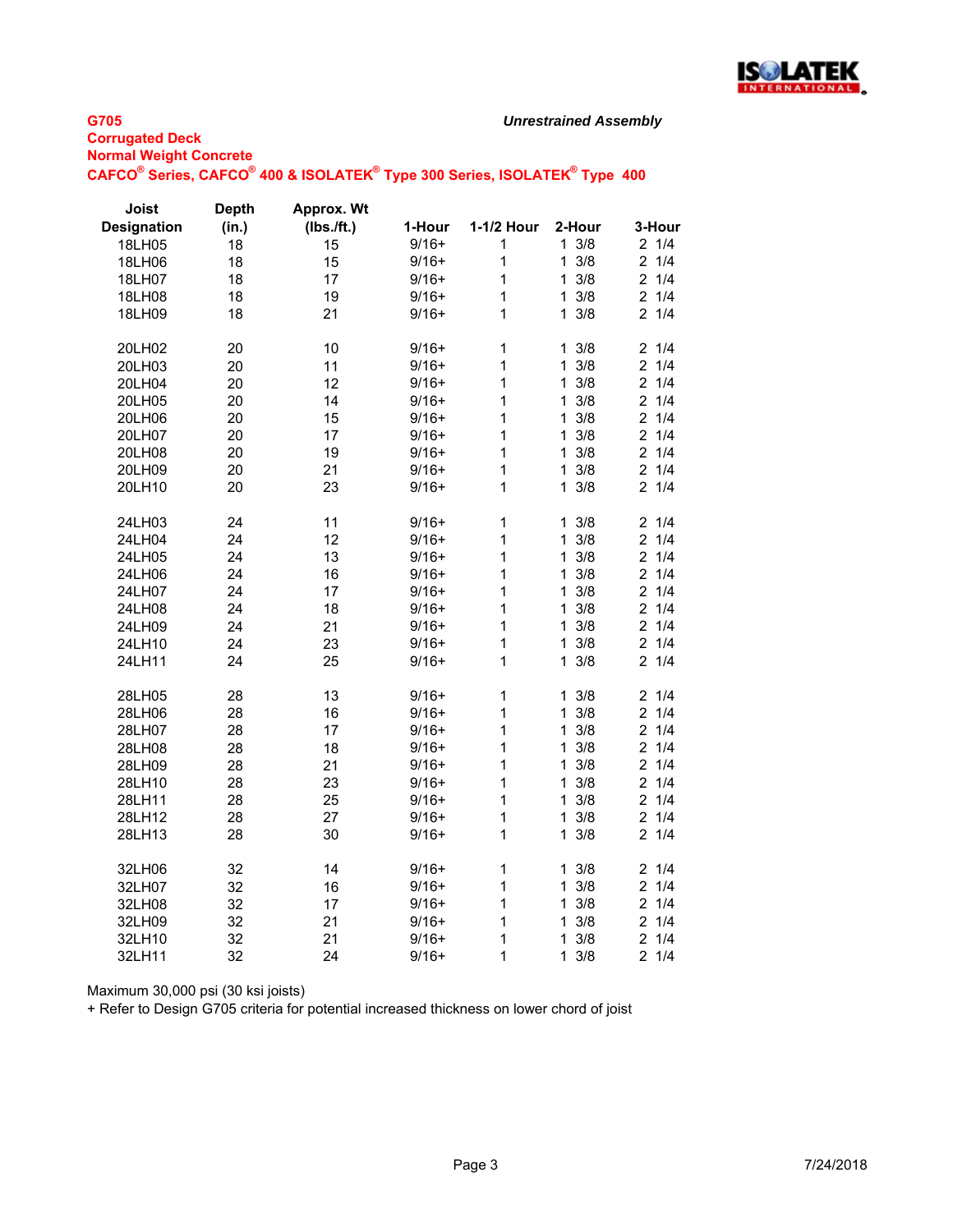

## **G705 Corrugated Deck Normal Weight Concrete CAFCO® Series, CAFCO® 400 & ISOLATEK® Type 300 Series, ISOLATEK® Type 400**

| <b>Joist</b>       | <b>Depth</b> | Approx. Wt |         |            |                     |                       |
|--------------------|--------------|------------|---------|------------|---------------------|-----------------------|
| <b>Designation</b> | (in.)        | (Ibs./ft.) | 1-Hour  | 1-1/2 Hour | 2-Hour              | 3-Hour                |
| 32LH12             | 32           | 27         | $9/16+$ | 1          | $1 \frac{3}{8}$     | 21/4                  |
| 32LH13             | 32           | 30         | $9/16+$ | 1          | 3/8<br>$\mathbf{1}$ | 21/4                  |
| 32LH14             | 32           | 33         | $9/16+$ | 1          | 3/8<br>$\mathbf{1}$ | 21/4                  |
| 32LH15             | 32           | 35         | $9/16+$ | 1          | 3/8<br>1            | $\overline{2}$<br>1/4 |
|                    |              |            |         |            |                     |                       |
| 36LH07             | 36           | 16         | $9/16+$ | 1          | 3/8<br>1            | 1/4<br>$\overline{2}$ |
| 36LH08             | 36           | 18         | $9/16+$ | 1          | 3/8<br>$\mathbf{1}$ | 21/4                  |
| 36LH09             | 36           | 21         | $9/16+$ | 1          | $1 \frac{3}{8}$     | 21/4                  |
| 36LH10             | 36           | 21         | $9/16+$ | 1          | 3/8<br>$\mathbf{1}$ | 21/4                  |
| 36LH11             | 36           | 23         | $9/16+$ | 1          | 3/8<br>$\mathbf{1}$ | 21/4                  |
| 36LH12             | 36           | 25         | $9/16+$ | 1          | 3/8<br>$\mathbf{1}$ | 21/4                  |
| 36LH13             | 36           | 30         | $9/16+$ | 1          | 3/8<br>$\mathbf{1}$ | 21/4                  |
| 36LH14             | 36           | 36         | $9/16+$ | 1          | 3/8<br>$\mathbf{1}$ | 21/4                  |
| 36LH15             | 36           | 36         | $9/16+$ | 1          | 3/8<br>1            | 21/4                  |
|                    |              |            |         |            |                     |                       |
| 40LH08             | 40           | 16         | $9/16+$ | 1          | $1 \frac{3}{8}$     | 21/4                  |
| 40LH09             | 40           | 21         | $9/16+$ | 1          | 3/8<br>$\mathbf{1}$ | $\overline{c}$<br>1/4 |
| 40LH10             | 40           | 21         | $9/16+$ | 1          | 3/8<br>1            | 1/4<br>$\overline{c}$ |
| 40LH11             | 40           | 22         | $9/16+$ | 1          | 3/8<br>1            | $\overline{c}$<br>1/4 |
| 40LH12             | 40           | 25         | $9/16+$ | 1          | 3/8<br>$\mathbf{1}$ | 21/4                  |
| 40LH13             | 40           | 30         | $9/16+$ | 1          | 3/8<br>$\mathbf{1}$ | 21/4                  |
| 40LH14             | 40           | 35         | $9/16+$ | 1          | 3/8<br>$\mathbf{1}$ | 21/4                  |
| 40LH15             | 40           | 36         | $9/16+$ | 1          | 3/8<br>$\mathbf{1}$ | 21/4                  |
| 40LH16             | 40           | 42         | $9/16+$ | 1          | 3/8<br>$\mathbf{1}$ | 21/4                  |
|                    |              |            |         |            |                     |                       |
| 44LH09             | 44           | 19         | $9/16+$ | 1          | 3/8<br>$\mathbf{1}$ | 1/4<br>$\overline{2}$ |
| 44LH10             | 44           | 21         | $9/16+$ | 1          | 3/8<br>$\mathbf{1}$ | 21/4                  |
| 44LH11             | 44           | 22         | $9/16+$ | 1          | 3/8<br>$\mathbf{1}$ | 21/4                  |
| 44LH12             | 44           | 25         | $9/16+$ | 1          | 3/8<br>$\mathbf{1}$ | 21/4                  |
| 44LH13             | 44           | 30         | $9/16+$ | 1          | 3/8<br>$\mathbf{1}$ | 21/4                  |
| 44LH14             | 44           | 31         | $9/16+$ | 1          | 3/8<br>$\mathbf{1}$ | $\overline{2}$<br>1/4 |
| 44LH15             | 44           | 36         | $9/16+$ | 1          | 3/8<br>$\mathbf{1}$ | 21/4                  |
| 44LH16             | 44           | 42         | $9/16+$ | 1          | 3/8<br>$\mathbf{1}$ | $\overline{c}$<br>1/4 |
| 44LH17             | 44           | 47         | $9/16+$ | 1          | 3/8<br>1            | $\overline{c}$<br>1/4 |
|                    |              |            |         |            |                     |                       |
| 48LH10             | 48           | 21         | $9/16+$ | 1          | $1 \frac{3}{8}$     | 21/4                  |
| 48LH11             | 48           | 22         | $9/16+$ | 1          | $1 \frac{3}{8}$     | 21/4                  |
| 48LH12             | 48           | 25         | $9/16+$ | 1          | $1 \frac{3}{8}$     | 21/4                  |
| 48LH13             | 48           | 29         | $9/16+$ | 1          | $1 \frac{3}{8}$     | $2 \t1/4$             |
| 48LH14             | 48           | 32         | $9/16+$ | 1          | $1 \frac{3}{8}$     | 21/4                  |
| 48LH15             | 48           | 36         | $9/16+$ | 1          | $1 \frac{3}{8}$     | 21/4                  |
| 48LH16             | 48           | 42         | $9/16+$ | 1          | $1 \frac{3}{8}$     | 21/4                  |
| 48LH17             | 48           | 47         | $9/16+$ | 1          | $1 \frac{3}{8}$     | 21/4                  |
|                    |              |            |         |            |                     |                       |
| 52DLH10            | 52           | 25         | $9/16+$ | 1          | $1 \frac{3}{8}$     | $2 \t1/4$             |
| 52DLH11            | 52           | 26         | $9/16+$ | 1          | $1 \frac{3}{8}$     | 21/4                  |

Maximum 30,000 psi (30 ksi joists)